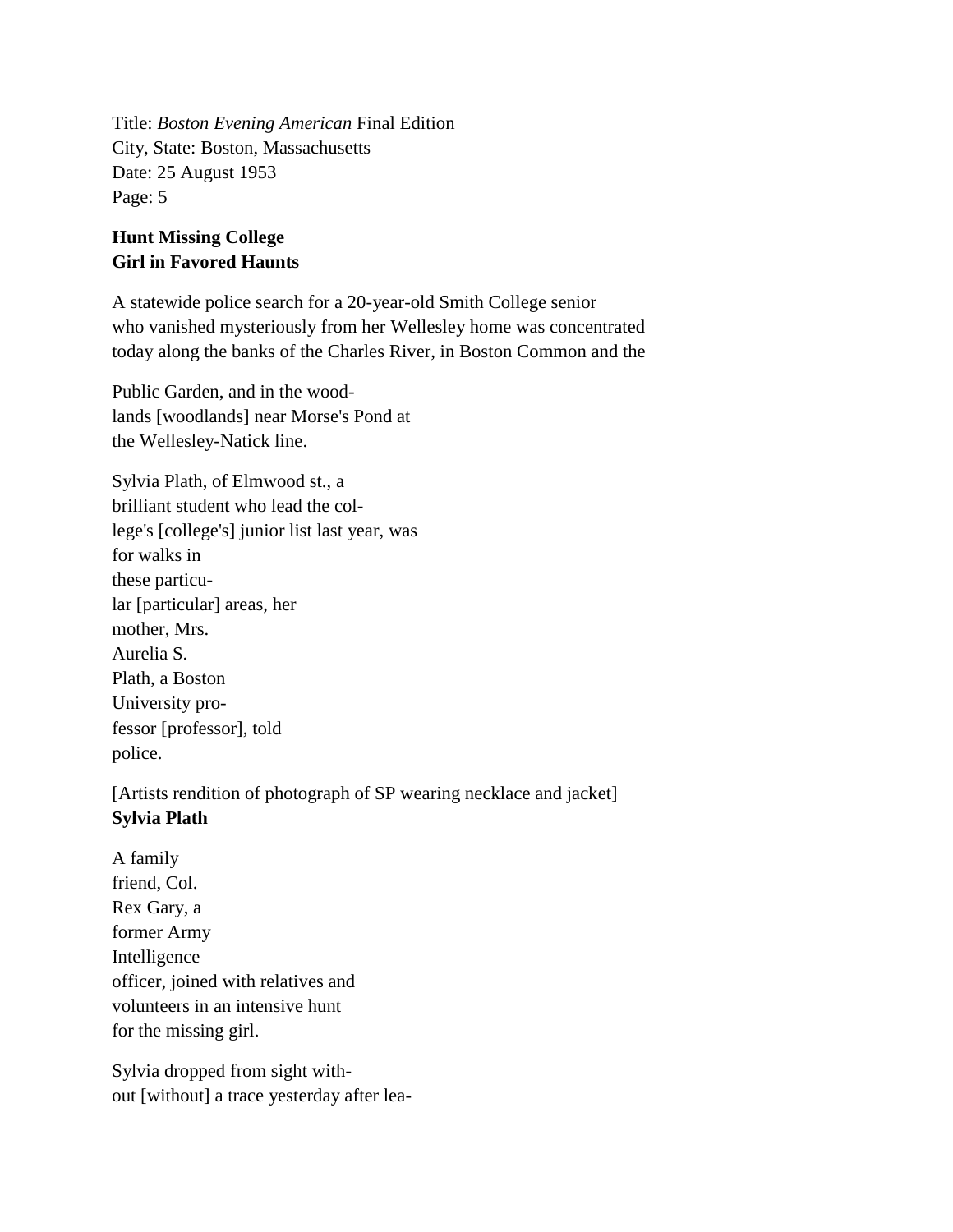ving [leaving] a note for her mother which read:

## **" am going for a hike and will be back tomorrow."**

Mrs. Plath said she was hopeful [hopeful] that Sylvia would return today [today] as she promised, but agreed her daugther's note was most unusual [unusual] because the girl invariably kept her informed of her exact whereabouts.

The girl has been nervous and under a doctor's care for several months, her mother said, and had been advised to devote less time to academic activities in the interest [interest] of her health.

Mrs. Plath said he daughter was on the verge of a breakdown as the result of extremely intensive [intensive] activities. She said in addition [addition] to maintaining one of the highest scholastic standings at Smith. Sylvia was working on poetry for submission to national publications.

The girl's work already has appeared in Harper's, Mademoiselle [Mademoiselle] and other magazines. She is the subject of a college feature [feature] in the current issue of Mademoiselle. Sylvia is a fullscholarship student at Smith.

When last seen, the girl was wearing a blue denim skirt and blue jersey blouse.